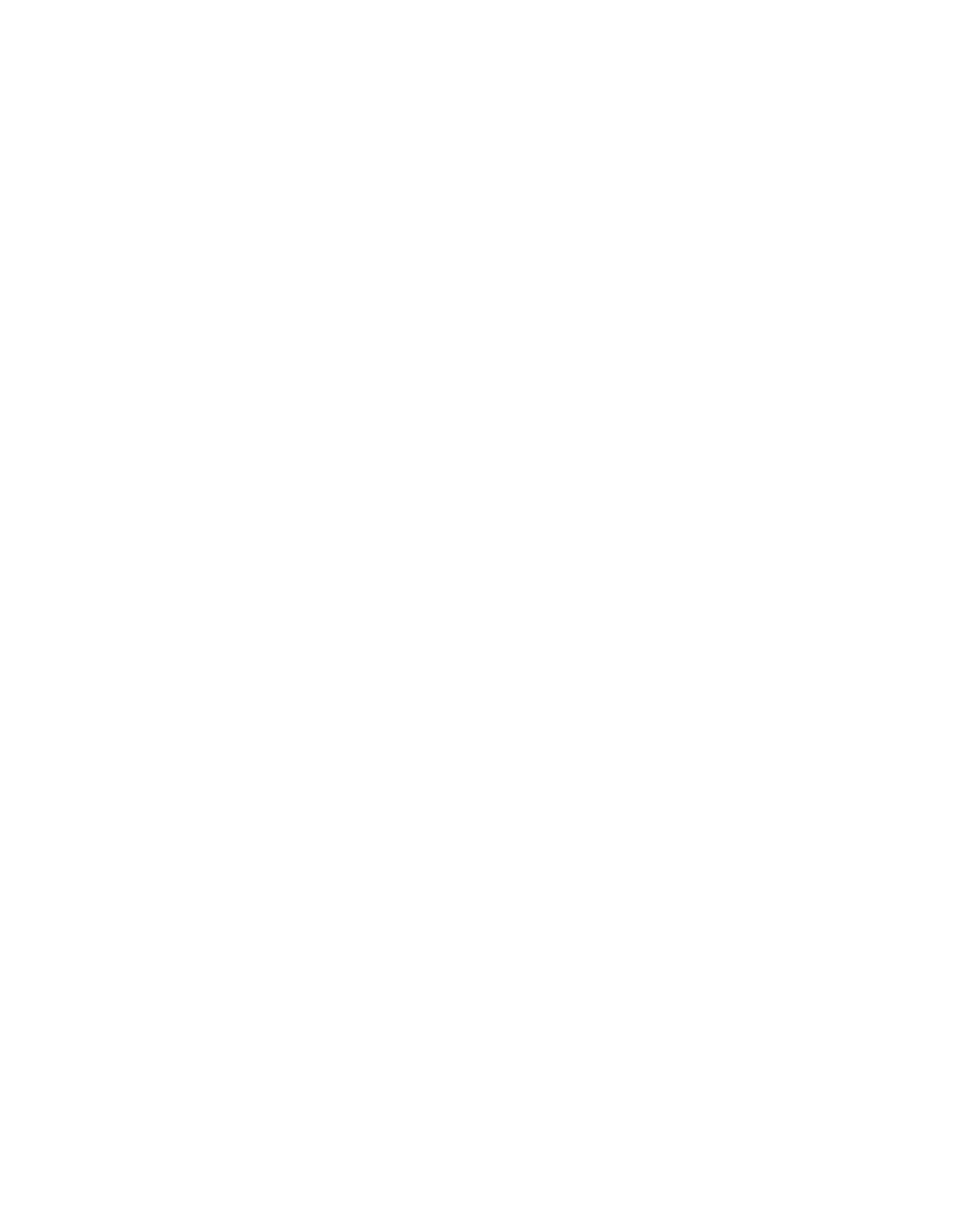All rights reserved Printed in the United States of America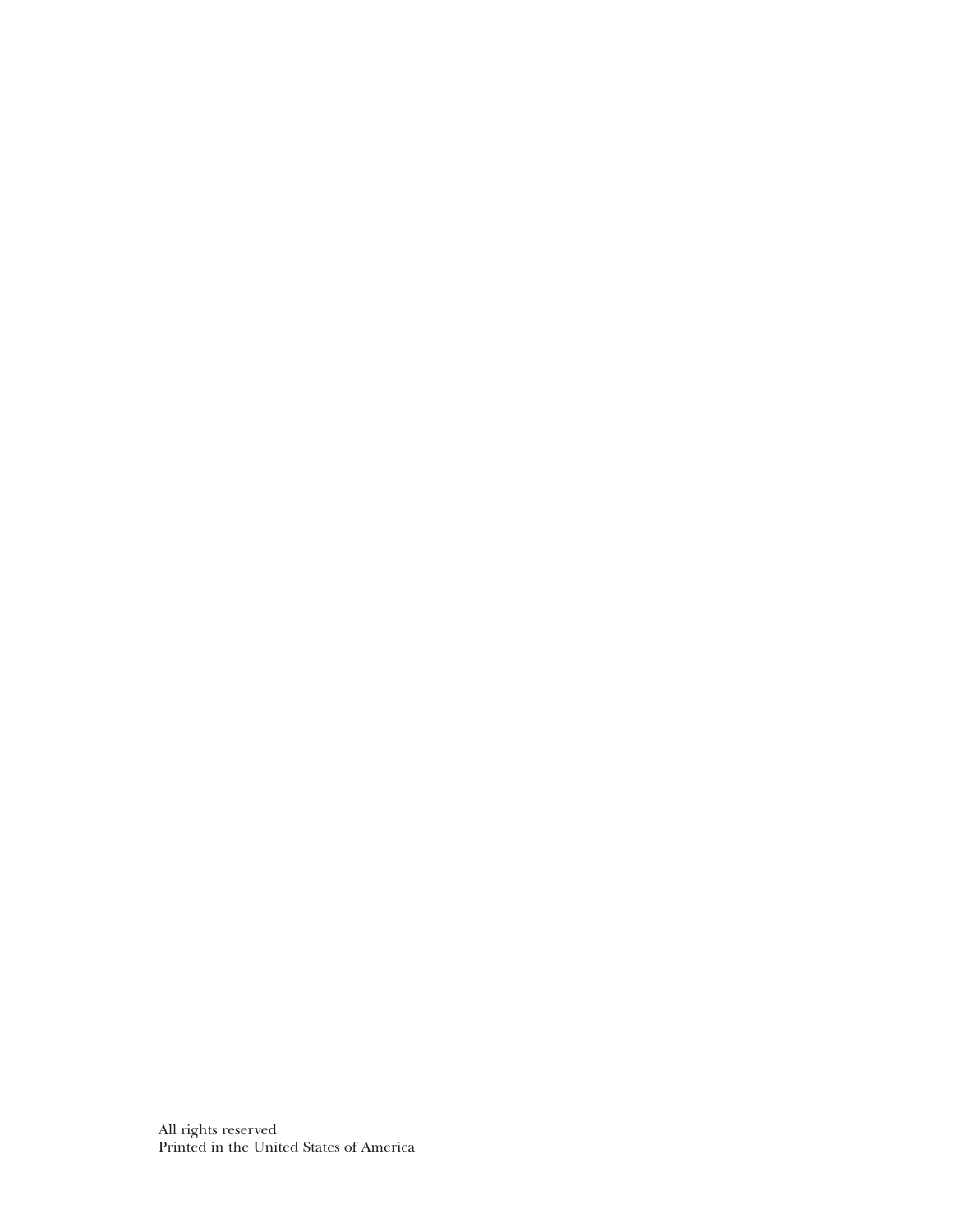## *Nonprofit Sector Research Fund*

The Nonprofit Sector Research Fund (NSRF) was established at the Aspen Institute in 1991 to increase understanding of the nonprofit sector and philanthropy through the support of high-quality research. Since its founding, the Fund has awarded over \$11.5 million in research grants to 420 projects examining a broad range of issues facing nonprofit organizations, philanthropy, and the people they serve.

The Fund is a program of The Aspen Institute's Nonprofit Sector and Philanthropy Program, which is supported by the Atlantic Philanthropies, Carnegie Corporation of New York, Ford Foundation, Bill and Melinda Gates Foundation, William Randolph Hearst Foundation, Ewing Marion Kauffman Foundation, W.K. Kellogg Foundation, John D. and Catherine T. MacArthur Foundation, McCormick Tribune Foundation, Charles Stewart Mott Foundation, Northwest Area Foundation, The David and Lucile Packard Foundation, Skoll Foundation, and Surdna Foundation.

#### **Publications**

The Nonprofit Sector Research Fund produces a variety of publications, including *Snapshots*, concise research briefings that highlight practical and policy-relevant findings reported by Fund grantees; the *Aspen Philanthropy Letter,* an e-newsletter on new developments in the field of philanthropy; books, such as *Building Wealth* and *Organizing Foundations for Maximum Impact;* and working papers that present findings of Fundsupported research.

A complete list of publications is available from the Fund by visiting our website at www.nonprofitresearch.org. Publications may be ordered through the Aspen Institute Fulfillment Office at (410) 820-5338.

#### **Working Papers**

Working papers are not formally peer-reviewed. The Fund invites reader feeback on working papers and can convey reader comments to author(s).

A complete list of Working Papers is available from the Fund by visiting our website at www.nonprofitresearch.org. Individual copies may be ordered through the Aspen Institute Fulfillment Office at (410) 820-5338.

#### **About the Author**

Thomas J. Billitteri is Director of Communications for the Aspen Institute's Nonprofit Sector and Philanthropy Program.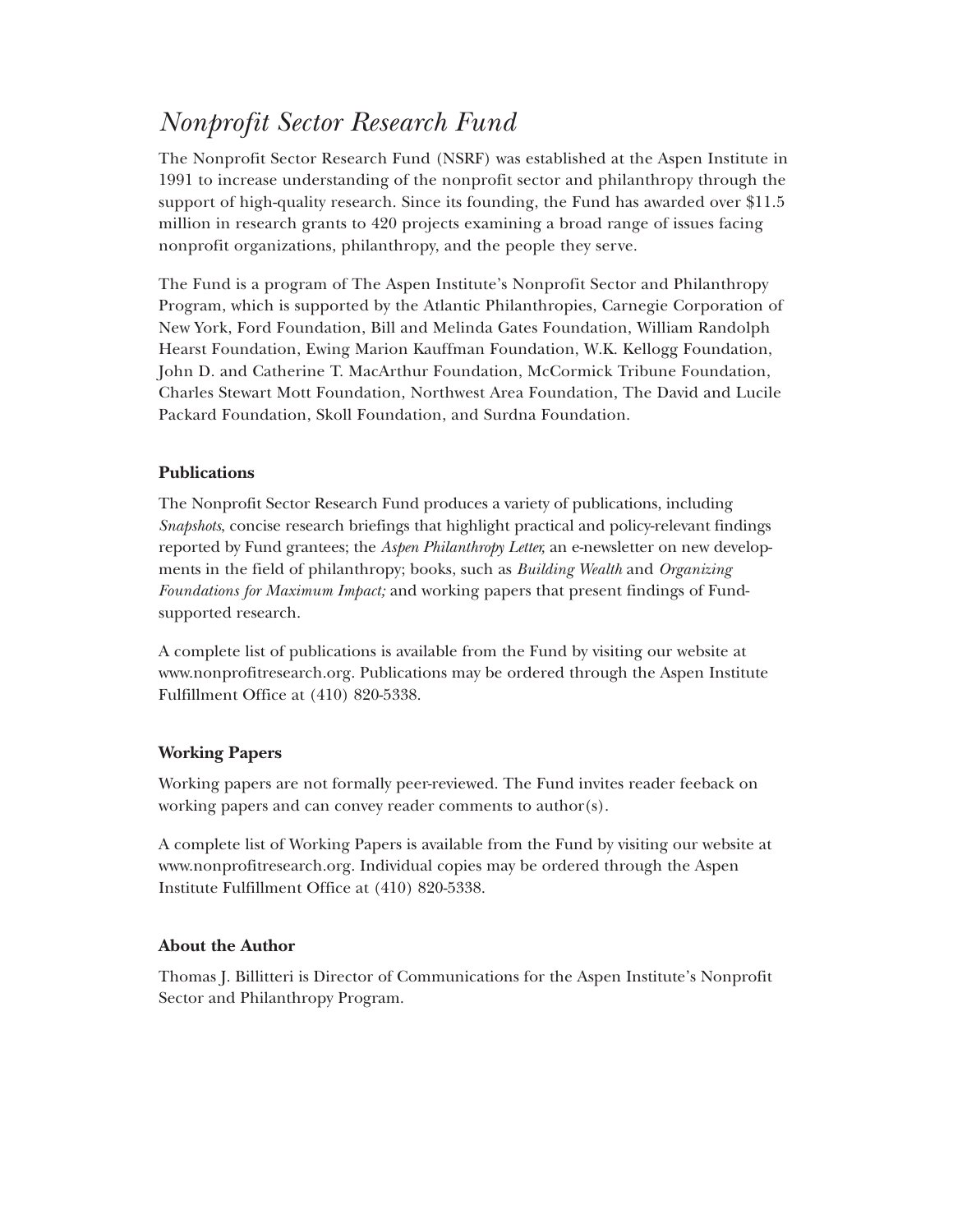#### **Nonprofit Sector Research Fund Council**

Audrey R. Alvarado Executive Director National Council of Nonprofit Associations

Elizabeth T. Boris Director Center on Nonprofits and Philanthropy The Urban Institute

Jeffrey L. Bradach Managing Partner Bridgespan Consulting

Kathy Bushkin Calvin Executive Vice President United Nations Foundation

Hodding Carter Professor of Leadership and Public Policy University of North Carolina at Chapel Hill

Stacey Daniels-Young President Black Health Care Coalition

Reynold Levy President Lincoln Center for the Performing Arts

Richard Mittenthal Chief Executive Officer TCC Group

Peter Reiling, *Ex Officio* Executive Vice President for International and Policy Programs The Aspen Institute

Shirley Sagawa Co-Founder Sagawa/Jospin Consulting

Marcia Sharp Principal Millennium Communications

James Allen Smith, Chair Waldemar A. Nielsen Professor of Philanthropy Georgetown Public Policy Institute Georgetown University

Ralph Smith Senior Vice President Annie E. Casey Foundation

Steven Rathgeb Smith Professor, Nonprofit Management Program University of Washington

Karl Stauber President and CEO Danville (Va.) Regional Foundation

Pat Willis Executive Director Voices for Georgia's Children

#### **Nonprofit Sector Research Fund Staff**

| Alan J. Abramson, Director                       | Elizabeth Myrick, Senior Associate     |
|--------------------------------------------------|----------------------------------------|
| Thomas J. Billitteri, Director of Communications | Cinthia H. Schuman, Associate Director |
| Winnifred Levy, Communications Manager           | Lauren Stebbins, Program Assistant     |
| Rachel Mosher-Williams, Project Director         | Erin Taber, Program Coordinator        |

For further information on the Nonprofit Sector Research Fund, contact:

Nonprofit Sector Research Fund The Aspen Institute One Dupont Circle, NW Suite 700 Washington, DC 20036

(202) 736-2500 / (202)293-0525 fax e-mail: nsrf@aspeninstitute.org www.nonprofitresearch.org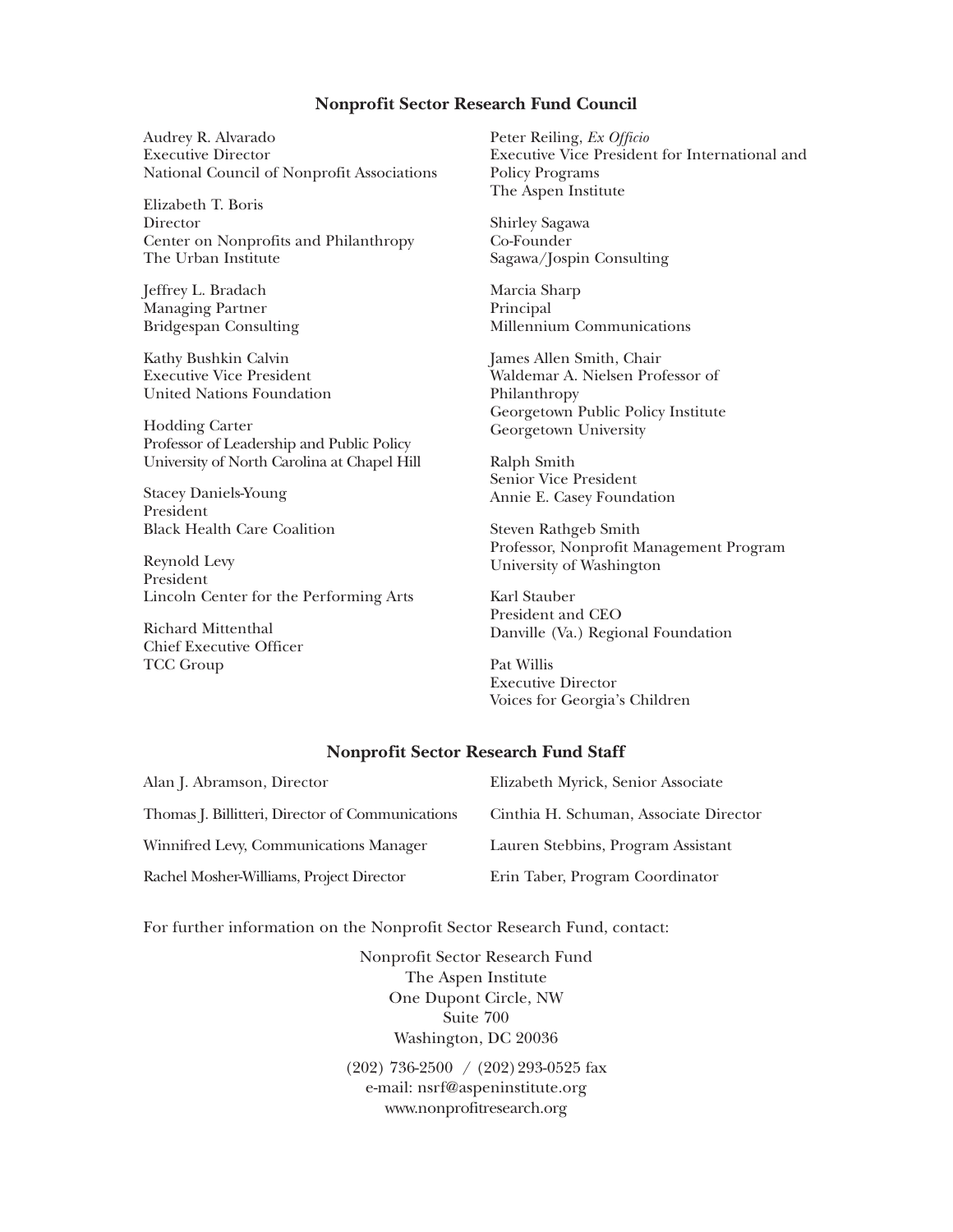*Nonprofit Sector Research Fund*

## **Linking Payout and Mission**

## *A National Dialogue with Foundation Leaders*

**By Thomas J. Billitteri**

*September 2007*

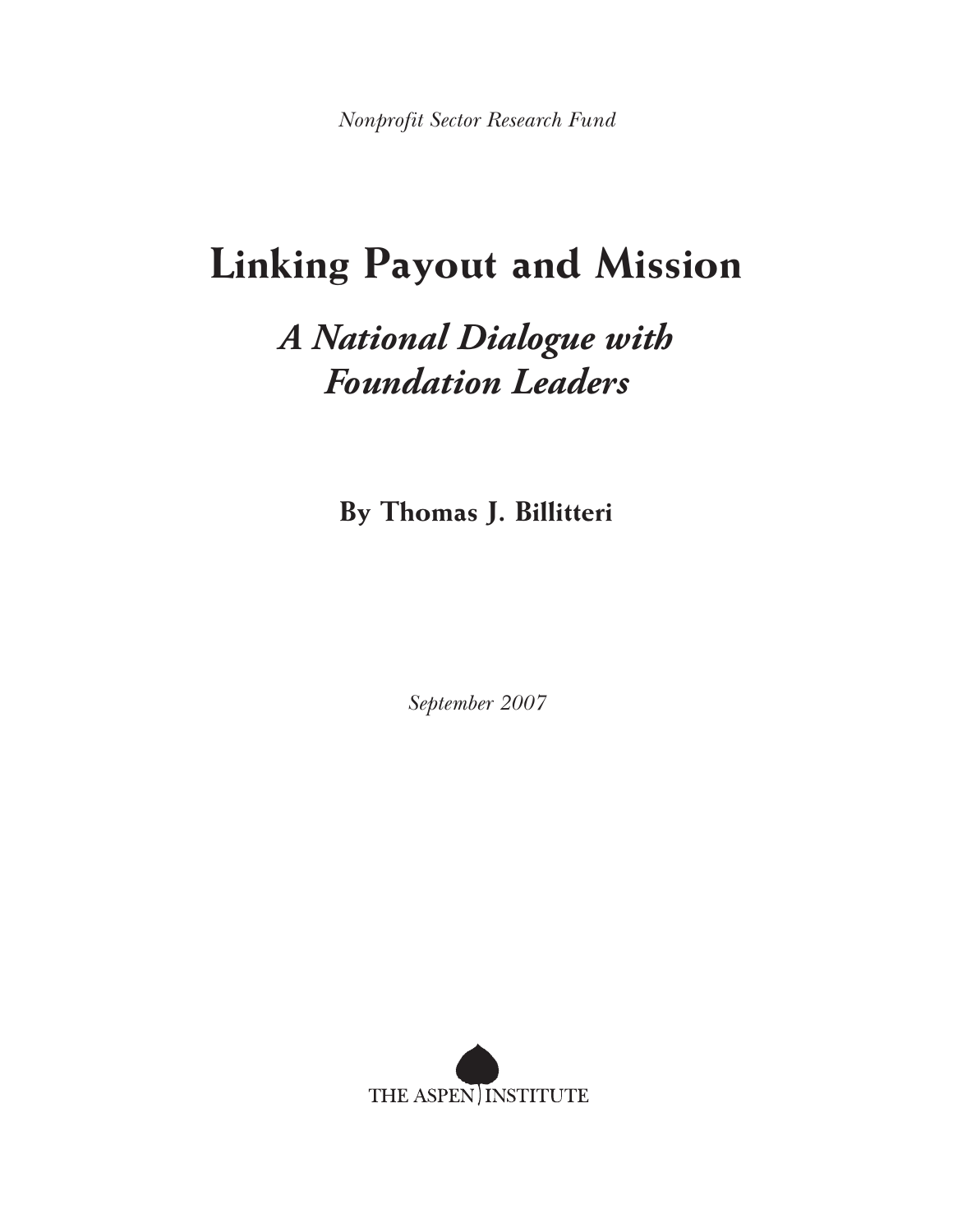A little more than a year ago, the Aspen Institute's Nonprofit Sector and Philanthropy Program began an important dialogue on foundation spending with leaders from organized philanthropy throughout the United States. The subject of the dialogue was simple but compelling: How can foundations be more strategic in their grant-making, and how might they do better at matching their payout practices to their philanthropic missions? The dialogue consisted of five meetings that included leaders of some of the nation's biggest private foundations, founders and trustees of small but intensely active family foundations, officials from regional grant-making associations, corporate philanthropists, and others with stakes in the future of foundation giving.<sup>\*</sup>

The meetings underscored an important fact: Among the challenges facing those engaged in grant-making, none is more daunting than that of aligning a foundation's charitable work with its financial resources. Matching payout to mission requires a commitment at a foundation's highest levels, from presidents and other key staff officials to boards of directors and their investment and program committees. In the case of family philanthropies, the donors—aided by their financial advisers and estate-planning attorneys—can play a crucial role in helping new foundations adopt a mission-driven spending strategy right from the start.

A foundation might contemplate payout and mission in various ways. The institution's particular nature—its charitable work, the size of its endowment, its planned life span—will typically play a strong role in shaping spending and program decisions.

 <sup>\*</sup> See the end of this document for <sup>a</sup> list of the meetings and their locations.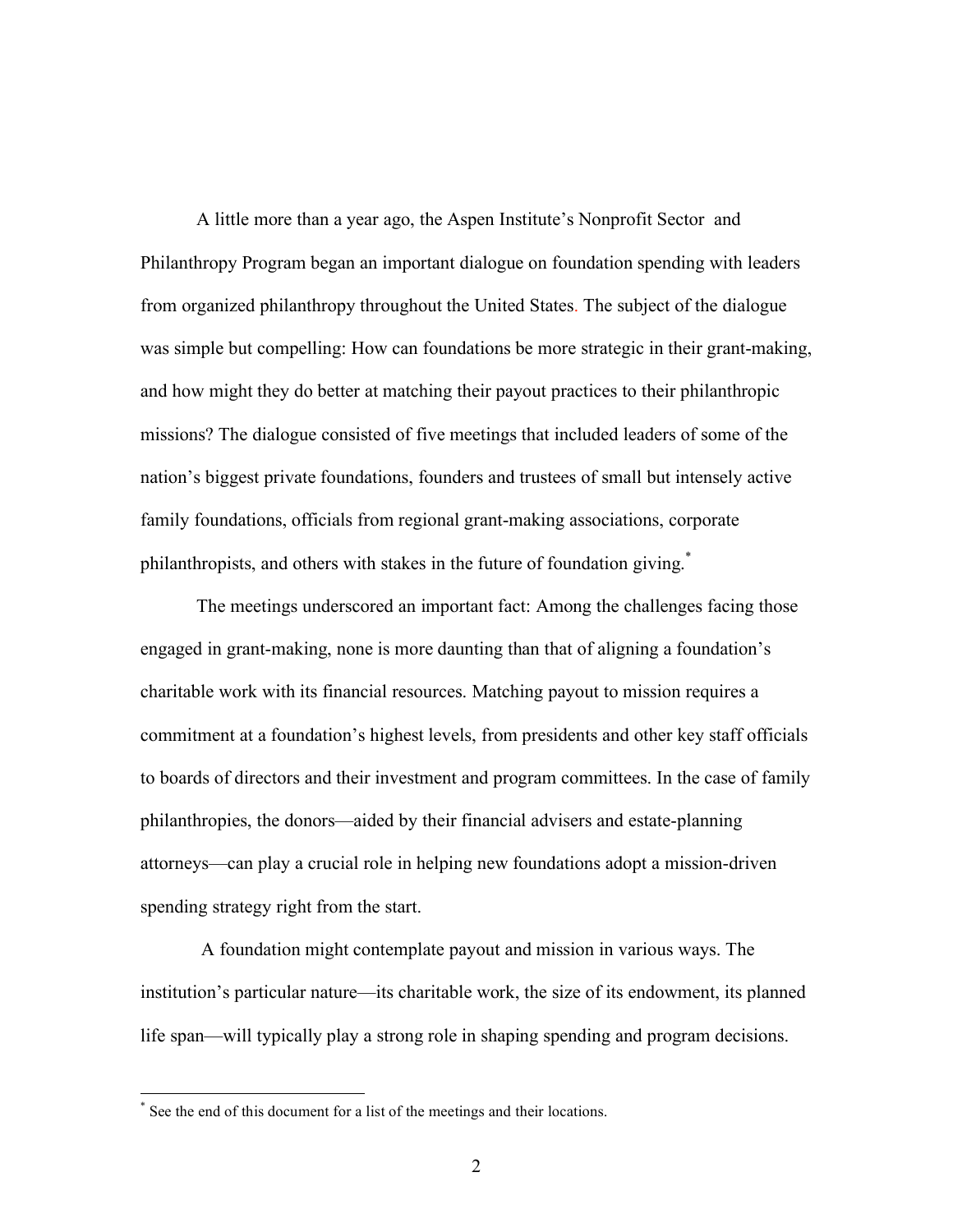The involvement of donors—or the absence thereof—can play a role as well. And examples set by other foundations can have a big influence on the way a board designs its payout policy.

In the Aspen Institute's meetings, held in New York, Chicago, and northern and southern California, participants expressed a desire for more examples and new tools to help shape payout practices. Case studies of specific grant-makers, "how-to" manuals, and other resources would help, they said. A first step in developing such tools is learning how to think strategically about payout. That is what this document is about. Below, we offer a summary of some of the most important questions and words of reflection that arose in the Aspen Institute meetings. We hope this material helps inspire fruitful contemplation and positive action on payout and mission.

## \* **How can a foundation balance its duty to protect or increase its assets with its desire to advance its mission—and how can the foundation do both without compromising either?**

It can be easy for a foundation's staff members, engaged as they are in the day-today work of an institution, to view endowment management differently from the way trustees and their investment committees see it. As participants in the Aspen discussions noted, staff members may see reason to spend additional money on starting or strengthening programs, while trustees may be motivated by their fiduciary duty to protect—and perhaps increase—the institution's wealth.

That is why a written payout strategy, reviewed by key staff members and formally endorsed by trustees, is important. The strategy should speak to the varying needs and concerns of the foundation's trustees, staff, and investment personnel, and it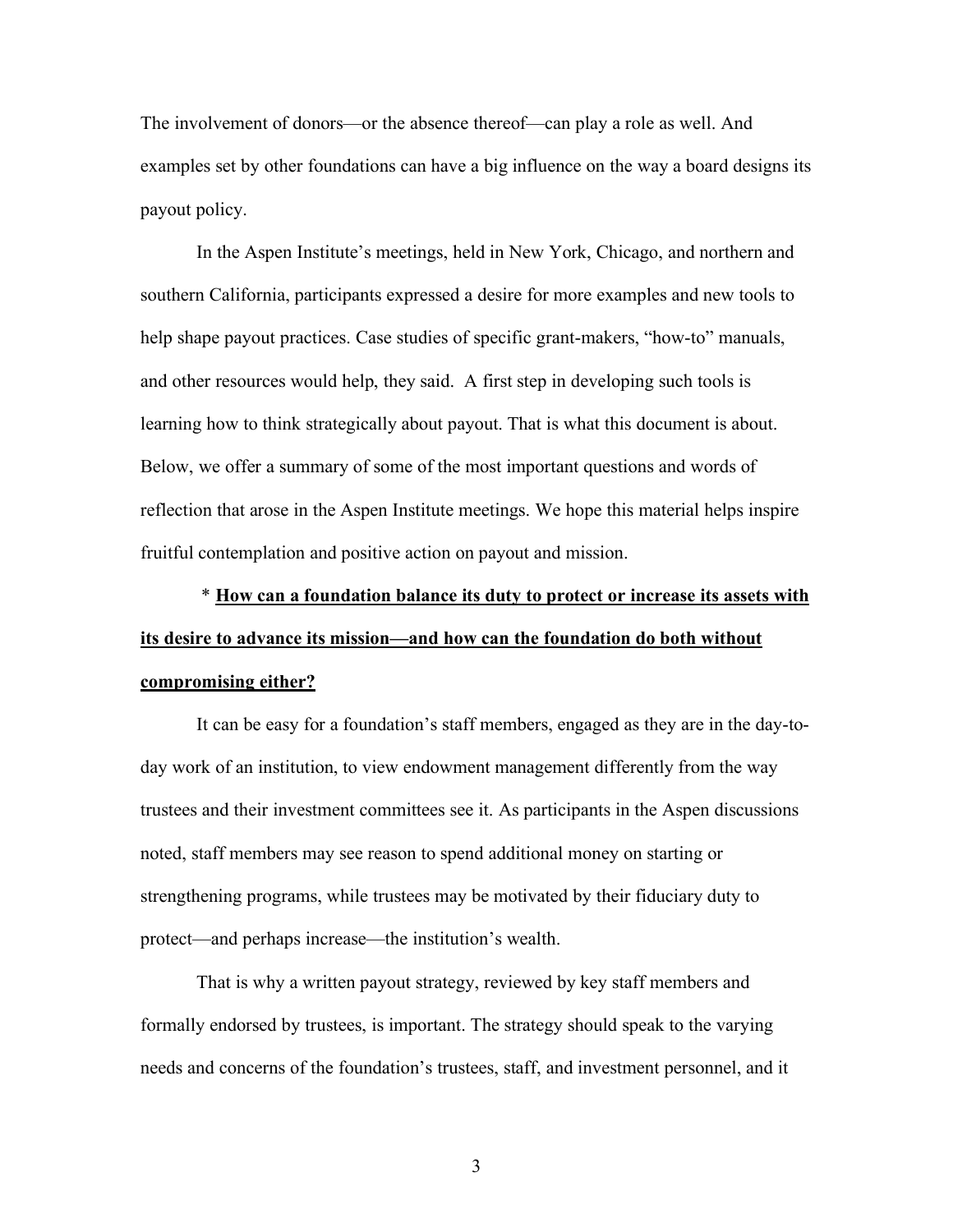should be both firm and dynamic: firm so that it is taken seriously and followed rigorously, and dynamic so that it is reviewed periodically and altered as conditions change.

In structuring a payout plan, it is important to consider two overarching questions: What is the foundation in business to do? And how can the foundation deploy its assets to accomplish that mission in the most efficient and effective ways? If those questions form the basis for the foundation's internal deliberations, then all other matters will fall into place.

Such a scenario need not undermine a foundation's ability to both protect its endowment and advance its mission. Three basic steps can accomplish both:

- $\checkmark$  Have a written spending policy that details how assets will be allocated for grants, administration, and other costs, and review it regularly. Shape the policy so that it can remain in place whether the financial markets are strong, weak or not moving much at all. Evaluate the policy at least once a year to take account of changing circumstances. And avoid the biggest mistake: putting the spending policy on "autopilot," never going back to review or adjust it.
- $\checkmark$  Include people on the board who speak for the program side of the foundation's work, and make sure the investment committee hears those voices. If no such voices are present on the board, consider inviting a program officer, community representative, or grantee to join. For all the benefits of having lawyers, bankers, and other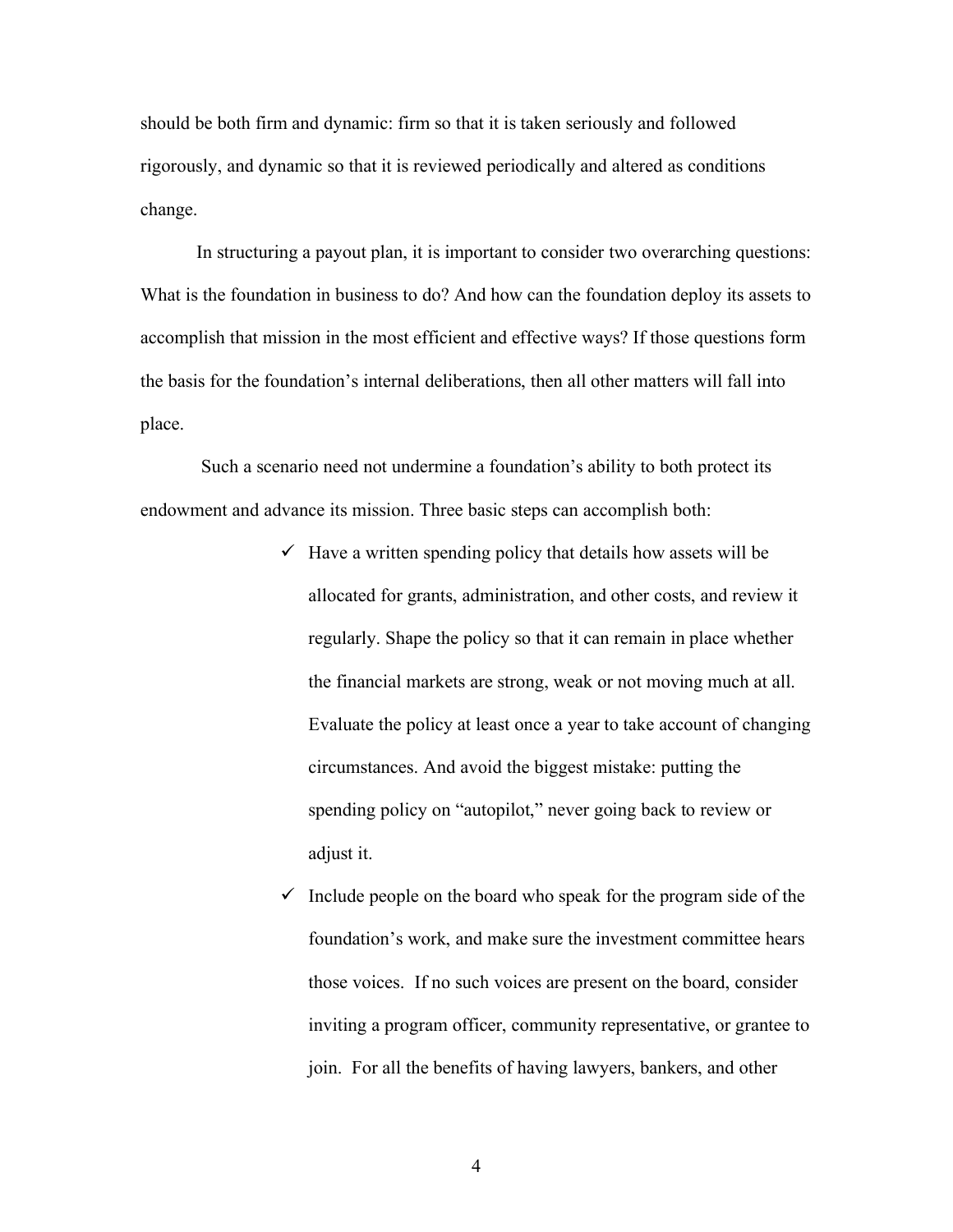pillars of the professional world serve as trustees, some potential limitations exist. A lawyer, for example, may see the trustee's duty primarily as one of ensuring legal compliance; a banker or investment professional may see it as one of promoting asset protection or growth. The board must place those perspectives in the larger context of the foundation's overall philanthropic mission, and input from the program side can be invaluable in carrying out that responsibility.

 $\checkmark$  Engage donors or their heirs in key discussions about balancing financial and philanthropic goals. It is not uncommon for wealthy benefactors to establish foundations with good intentions, but without a roadmap for maximizing philanthropic effectiveness. One way to start this discussion is to educate financial advisers working with donors on the purpose and ideals of private and family foundations and ask them to broach these topics with their clients.

### **\* How can a foundation create a pattern of grant-making that balances today's needs with tomorrow's?**

In weighing a payout strategy, a key question may arise: Should current social or cultural needs take precedence, or should the foundation conserve its money so that funds are available for future programs?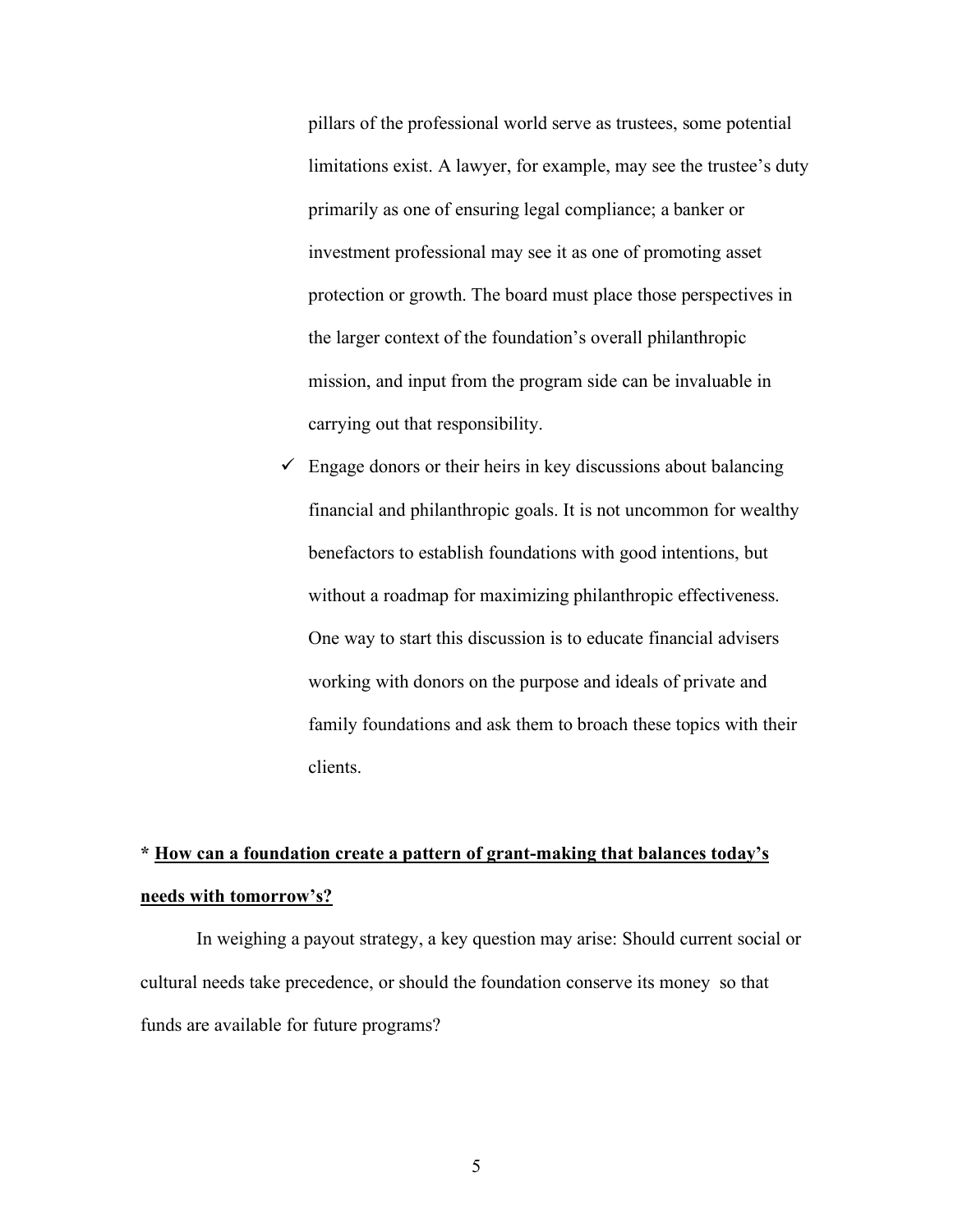Answering this question can be tricky, as participants in the Aspen discussions noted. If the foundation's mission is to eradicate a disease that is taking a heavy toll today, spending more now could well make sense. If the mission is to support a museum for decades to come, a conservative approach might be in order.

Trustees and staff also must consider whether money from other sources will be available in the future for the kind of work the foundation is doing. Perhaps new donors with similar interests are coming forward, allowing the foundation to step up spending now in anticipation that other benefactors will be making grants in the future. On the other hand, the foundation may judge that new money is unlikely to be available in the future and decide to adopt a conservative payout strategy in response.

Foundations must also shape their grant-making practices around their internal beliefs, values and instincts. To help guide them through this complex territory, more and better research is needed—research on current and future donors, on program areas, and on the relative merits of delaying or accelerating spending.

Here in more detail are approaches, culled from the Aspen discussions, that a foundation might use to balance current and future spending.

> $\checkmark$  Craft a giving strategy before deciding whether to give away more money today than tomorrow, or to conserve today and spend more tomorrow. Much of that strategy should depend on the foundation's mission, beliefs and values. For example, if the mission is to protect the environment, spending more now may be the best approach.. After all, if the foundation waits, it could be too late to reverse environmental damage. If, on the other hand, the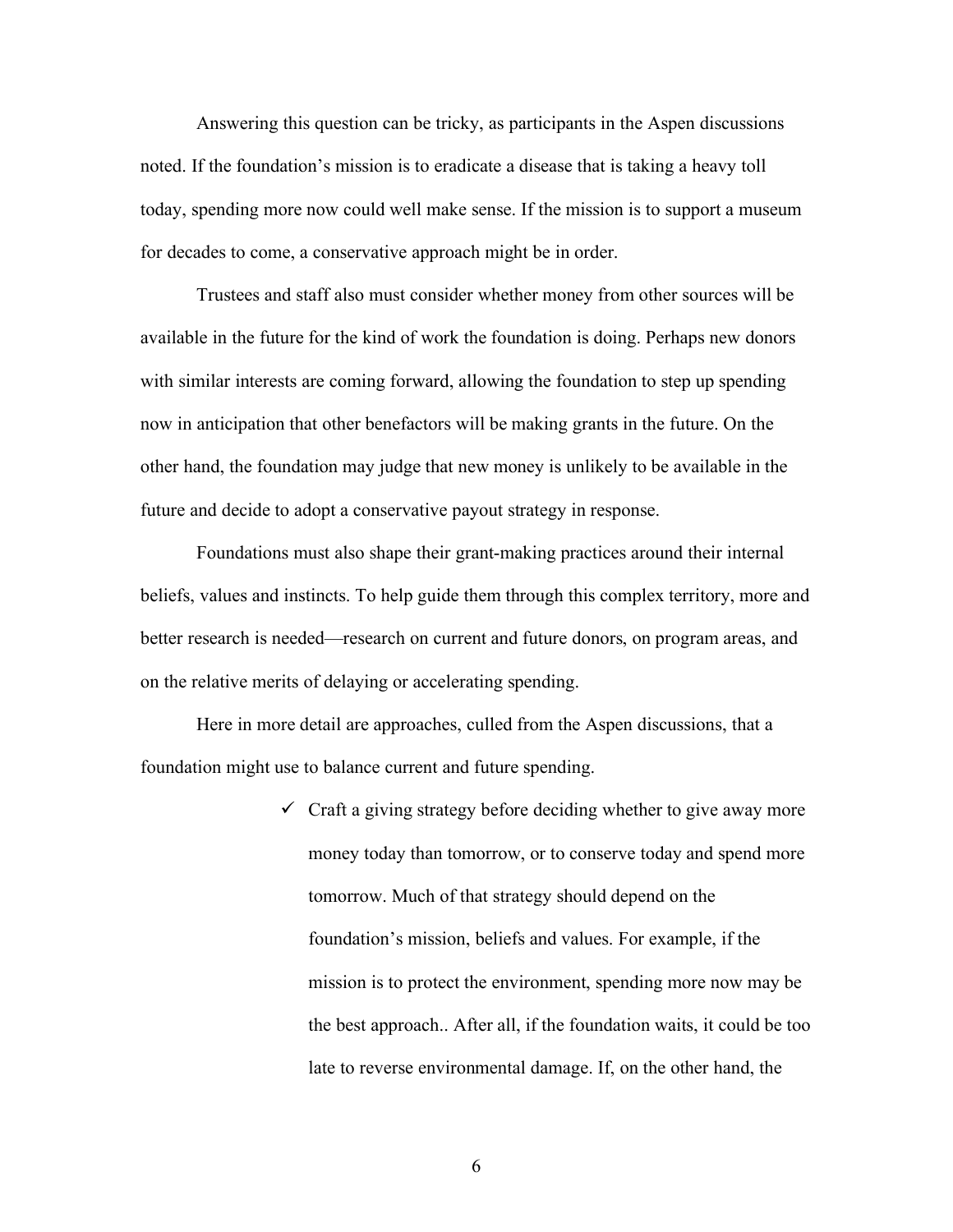mission is to fight race or sex discrimination, the foundation might go either way—plenty of discrimination exists today, but one can also reasonably expect it to be a problem years or decades from now. If a chief goal is to treat victims of a future bird-flu pandemic, the foundation might argue that it's best to conserve as much money as possible for the day when a pandemic hits. Contrary arguments can be made in all such cases, however. That is why foundations must rely on their own values, coupled with all available research, to arrive at reasoned spending decisions.

- $\checkmark$  Consider the issue of generational equity. By spending more now than later on a philanthropic goal, a foundation may be benefiting the current generation at the expense of later ones. Or, in the alternative, by delaying spending until later, future generations might benefit in ways the current one does not. Either scenario may or may not be appropriate. The question for foundation leaders is whether they have carefully considered generational equity issues and made a sound decision about how to proceed.
- $\checkmark$  Remember that new foundations and new donors are likely to come along in the future. Some foundations are cautious about spending more than the federally required minimum because they fear not having enough money to meet future needs. But many of today's biggest grant-making institutions have sprung up in only the past decade or so, and new money is constantly flowing into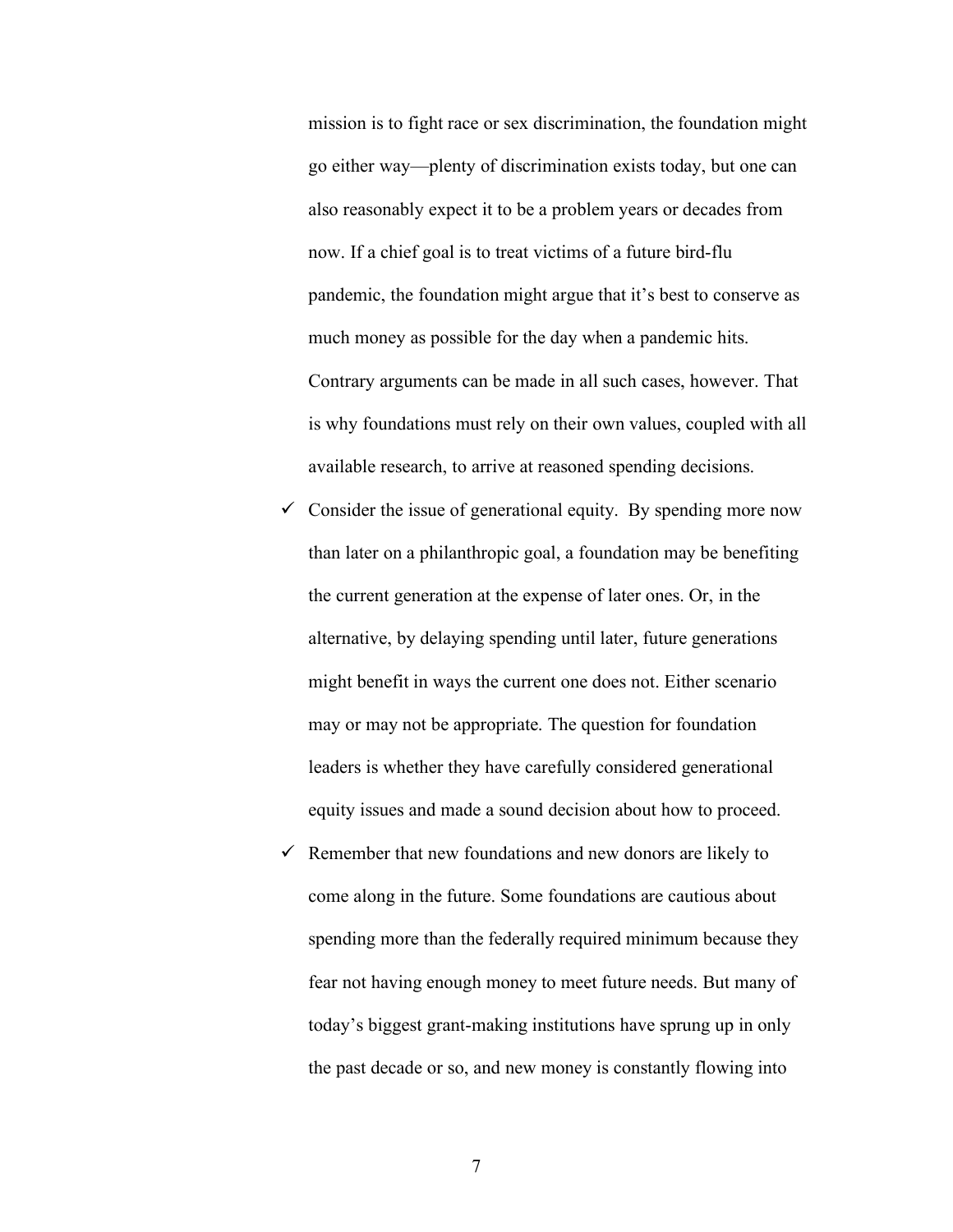philanthropy. Don't assume future generations will be less generous than former ones.

 $\checkmark$  Consider spending down assets and even letting the foundation go out of business. Most private foundations are set up to operate in perpetuity, even though relatively few of them are required by trust agreements or other legal stipulations to do so. While good reasons may exist to disburse grant money conservatively so that an endowment lasts indefinitely, it might be wise to limit the life of the foundation and spend the endowment over a defined period to achieve a specific goal. In any event, participants in the Aspen discussions cautioned against being too hasty in implementing a spend-down strategy. Better to go slowly at first, they said, because the spend-down process requires a steep learning curve. The advice: Learn as much about the program area and grantee needs as possible, and build the foundation's capacity to manage grant-making before doling out big portions of an endowment.

### \* **How should family foundations think about balancing the duties of trustees with the intent and desires of donors and family members?**

The participation of an original donor, family members or heirs in a foundation's management can pose special challenges for staff and trustees—a point that several foundation leaders made in the Aspen discussions. Key questions to ask: What is the donor's (or family's ) intent? Why was the foundation formed, and what does the family want it to be doing?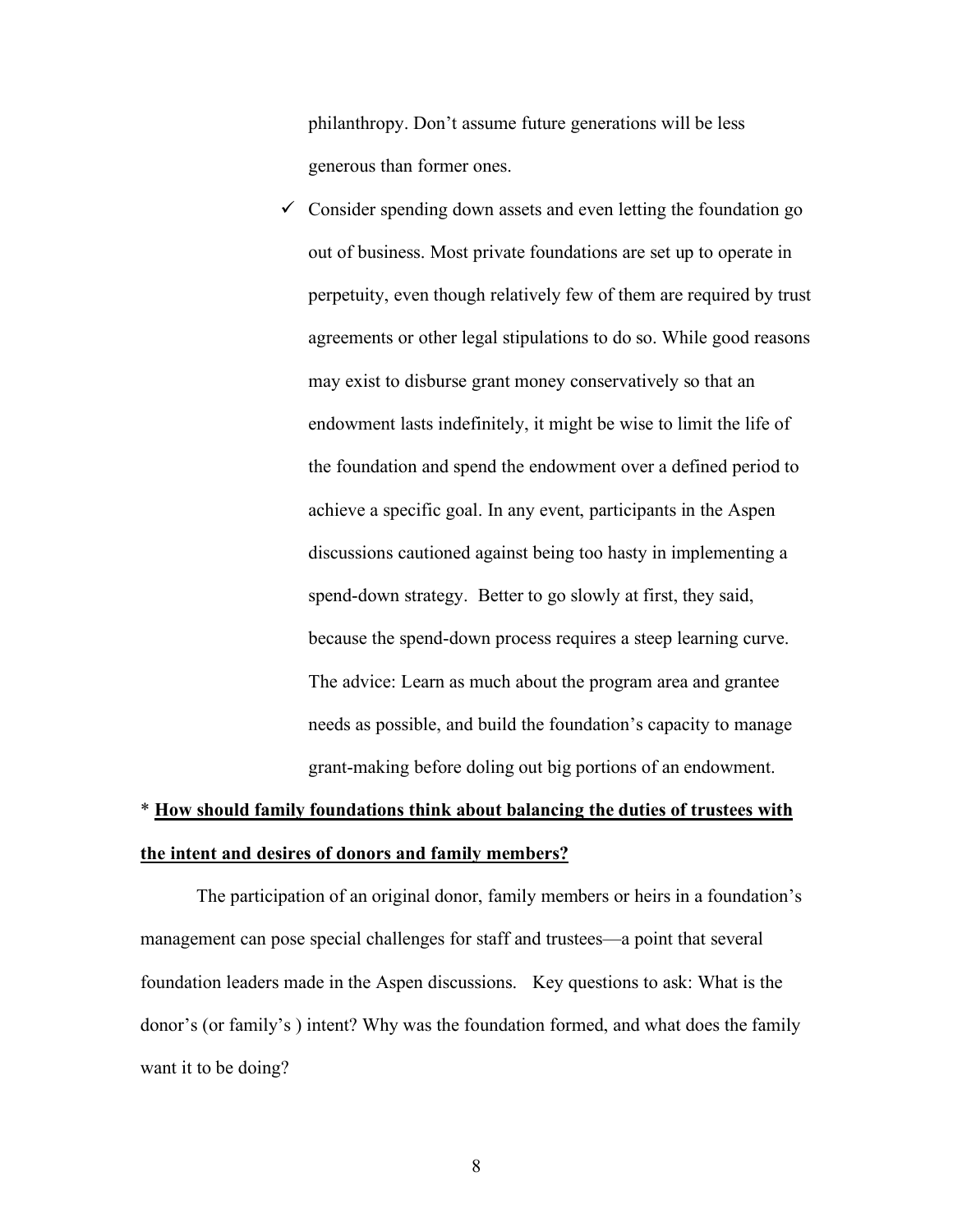Donors may have multiple objectives when starting a foundation: to do good generally, but also perhaps to have the family name live on in the future, to encourage heirs to work toward a common goal, or to advance a particular cause, whether it is curing a disease, promoting the arts or fighting a social injustice. In some cases, a wealthy parent might form a foundation in the hope that it will keep siblings together and communicating with each other after the parent's death.

In crafting a payout strategy, staff and trustees must be careful to account for the wishes of donors and family members. At the same time, those philanthropic values must be balanced with the fiduciary duties inherent in foundation governance and the broader needs of society.

Some specific issues, as articulated by participants in the Aspen discussions:

- $\checkmark$  In shaping a payout strategy, trustees must assess their duty to honor the wishes of a donor or a donor's heirs. To what extent are trustees the guardians of a donor's intent? Where does the trustees' legal obligation to follow the donor's wishes begin and end? Are those obligations the same when the donor is alive as when the donor has died? Are they the same when heirs are involved in the foundation as when they are not? How can trustees learn to be both good watchdogs over a foundation's money and wise stewards of its societal obligations?
- $\checkmark$  Before donors establish a foundation, they should be encouraged to learn about the theory and practice of payout policies. Financial advisers, trust and estate lawyers, and others who have close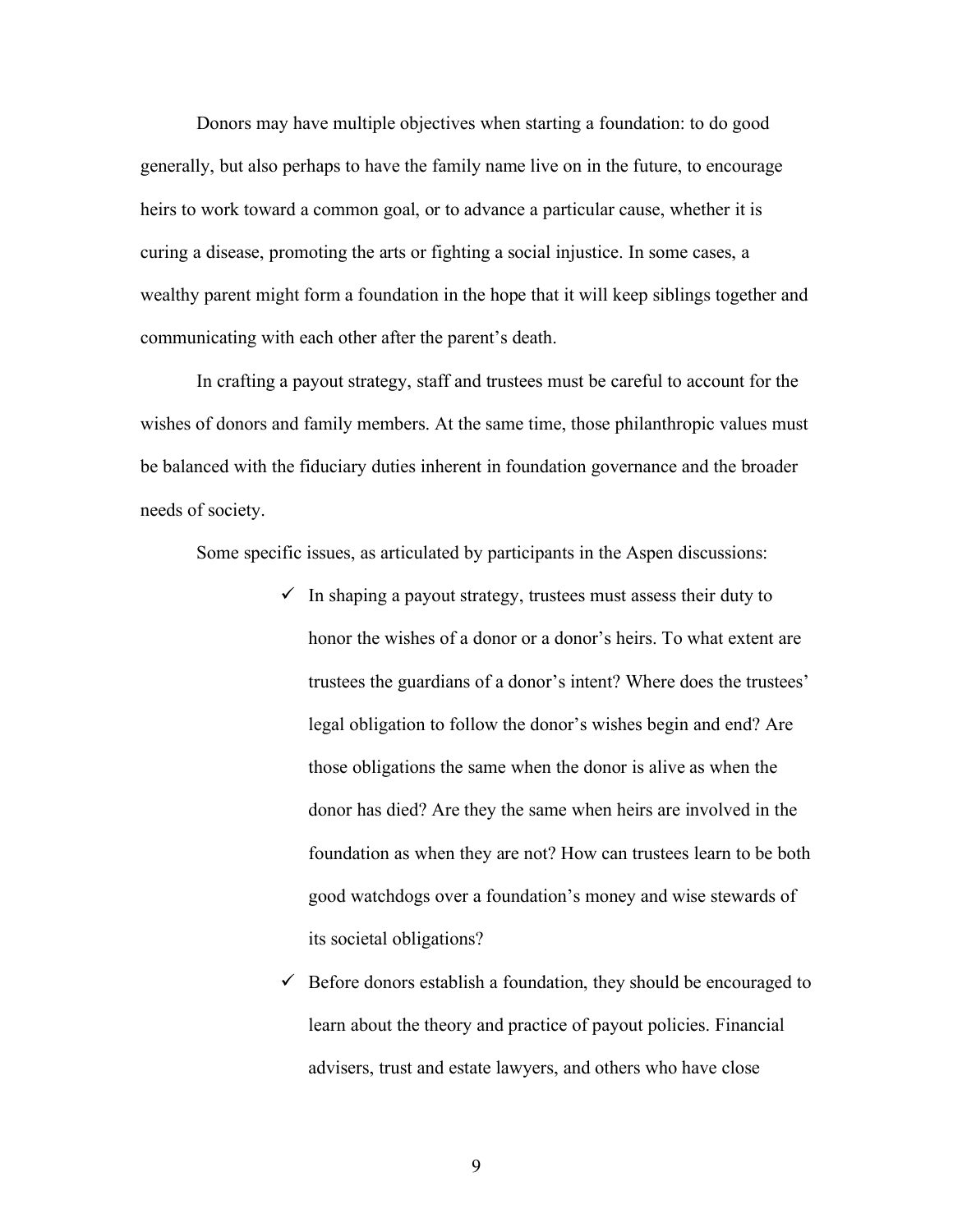relationships with donors should be encouraged to counsel clients on spending policies. The foundation world should be more forceful in educating financial advisers, lawyers and others about the philosophical issues surrounding payout.

 $\checkmark$  Even after a family foundation is in operation, trustees should engage the founding donor—or surviving family members—in periodic discussions about mission and payout. A particular point to consider in those discussions is the foundation's time horizon. Would it make sense to speed up payout? Would it make sense to distribute most or all assets in a set period? If the foundation ceased to exist, would family members feel the donor's legacy had been honored because pressing needs had been met? Or would they feel the legacy had been damaged because future needs would be left to others to support or because the family name would recede in prominence?

## **\* How can foundations think about their mission and duty to society amid growing regulatory oversight and public scrutiny?**

Nonprofit groups are under increasing pressure to show results and justify the favorable tax treatment they receive. Private foundations are no exception. Congress, the Internal Revenue Service, and other official bodies, as well as the news media, have looked closely—and often skeptically—at the performance and management of foundations. At the same time, critics have pushed for higher payout rates—either with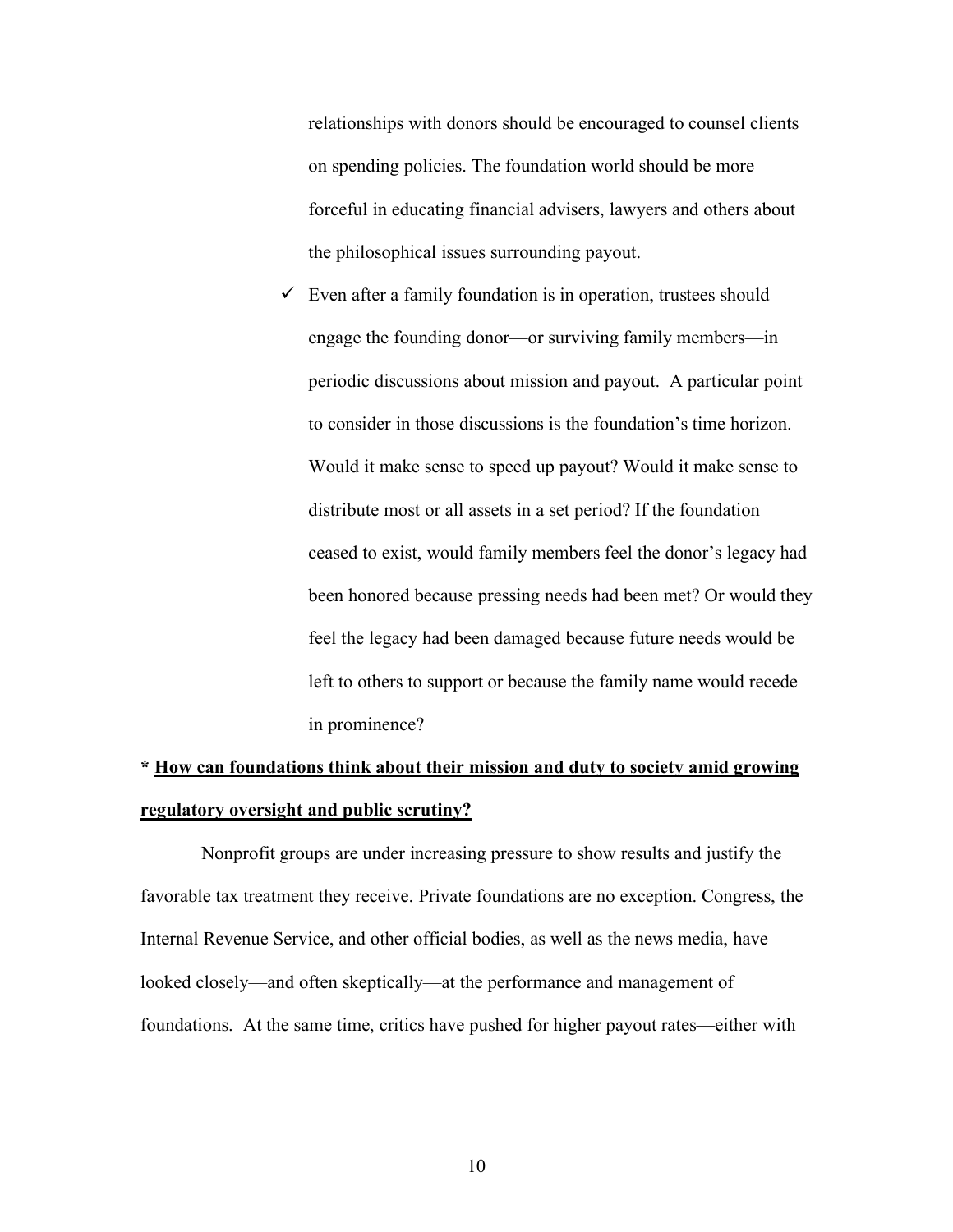proposals to raise the mandated minimum or to prevent foundations from counting certain administrative expenses toward the minimum payout rate.

While no one can predict the future of government oversight, the Aspen discussion yielded valuable suggestions to help foundations examine their payout strategies.

- $\checkmark$  Be sure the mission and spending plan are clear, and communicate them in a compelling way both inside and outside the organization. Avoid jargon and generalities. When the board deems it necessary to alter the mission or payout plan, make that known in a timely way and explain why the change is necessary.
- $\checkmark$  Improve the quality of annual reports and CEO statements so they do a better job of explaining the role of foundations in a democratic society and the way that role is promoted through a careful payout strategy. As some participants in the Aspen discussions noted, foundations sometimes have no clear rationale for their spending patterns, or they fail to communicate a coherent payout strategy to stakeholders and regulators.
- $\checkmark$  Communicate regularly with interested groups outside the foundation, be it the media, the local community, or those in government. Tell the story of the foundation's work and show, through specific examples, how the payout policy has led to desired outcomes and how it relates to the strategic vision.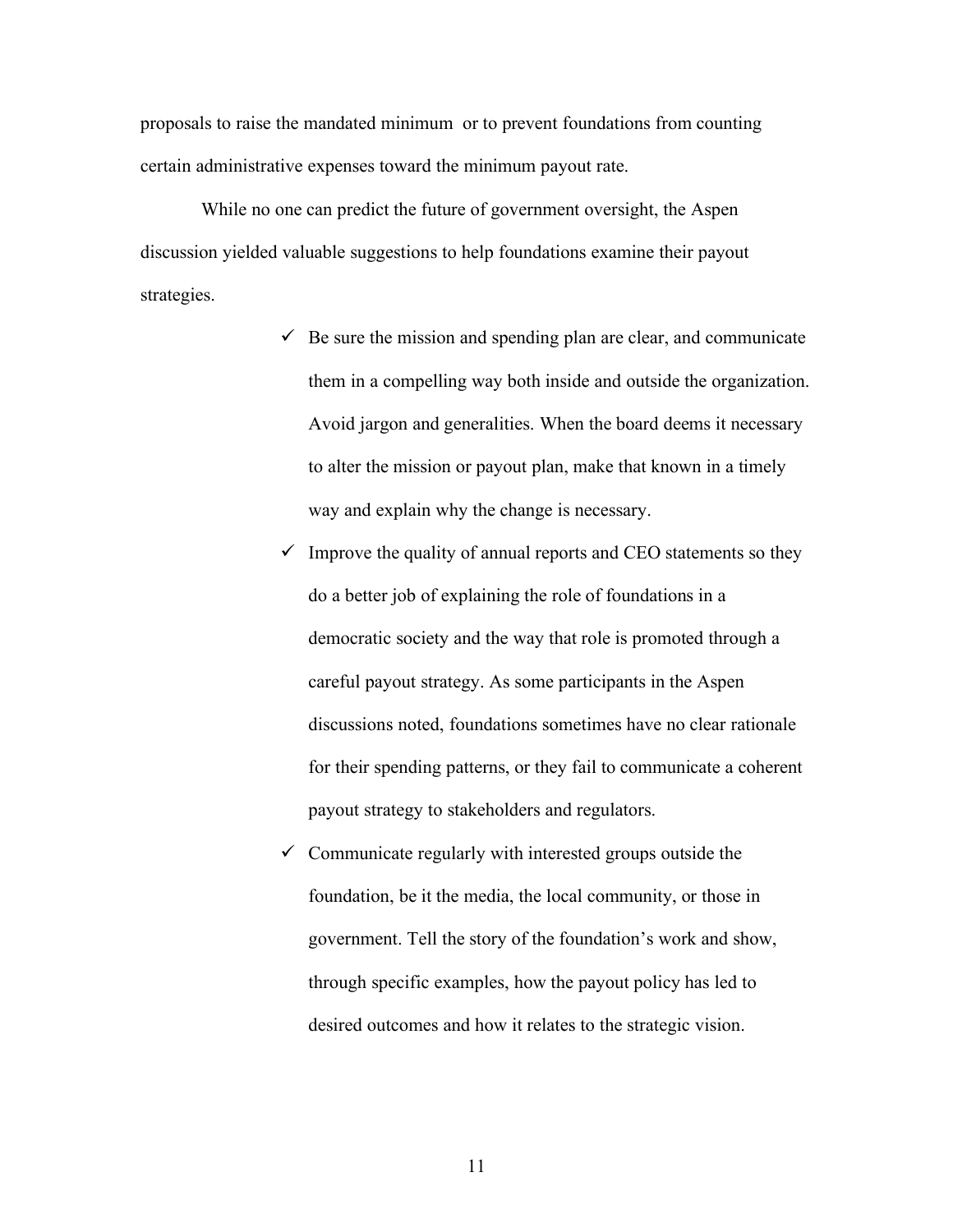The Aspen Institute and its Nonprofit Sector and Philanthropy Program are committed to supporting further research on foundation governance and spending. Aspen studies are underway, for example, on "spend-down" foundations that distribute their assets at an accelerated pace and on new philanthropic vehicles that straddle the line between conventional philanthropy and for-profit business. In addition, a soon-to-be-released study assesses the contributions that private foundations have made to society.

*This document is based on the following Aspen Institute forums on foundation payout:*

*\* November 21, 2005, hosted by The Atlantic Philanthropies, New York.*

*\* June 20, 2006, hosted by New York Regional Association of Grantmakers, New York.*

*\* October 9, 2006, co-hosted by the William and Flora Hewlett Foundation and Northern California Grantmakers, Menlo Park, California.*

*\* October 10, 2006, co-hosted by the Pacific Life Foundation and Southern California Grantmakers, Newport Beach, California.*

*\* November 30, 2006, hosted by the Donors Forum of Chicago.*

*The forums grew out of a working paper on foundation payout that the Aspen Institute's*

*Nonprofit Sector and Philanthropy Program sponsored in 2005. To download* "Money,

Mission, and the Payout Rule: In Search of a Strategic Approach to Foundation

Spending," *by Thomas J. Billitteri, please go to the following Web link:*

*http://www.nonprofitresearch.org/usr\_doc/Full\_Report.pdf*

*The Aspen Institute's Nonprofit Sector and Philanthropy Program welcomes*

*additional ideas and comments on this subject. Please send them to: NSPP/Payout, The*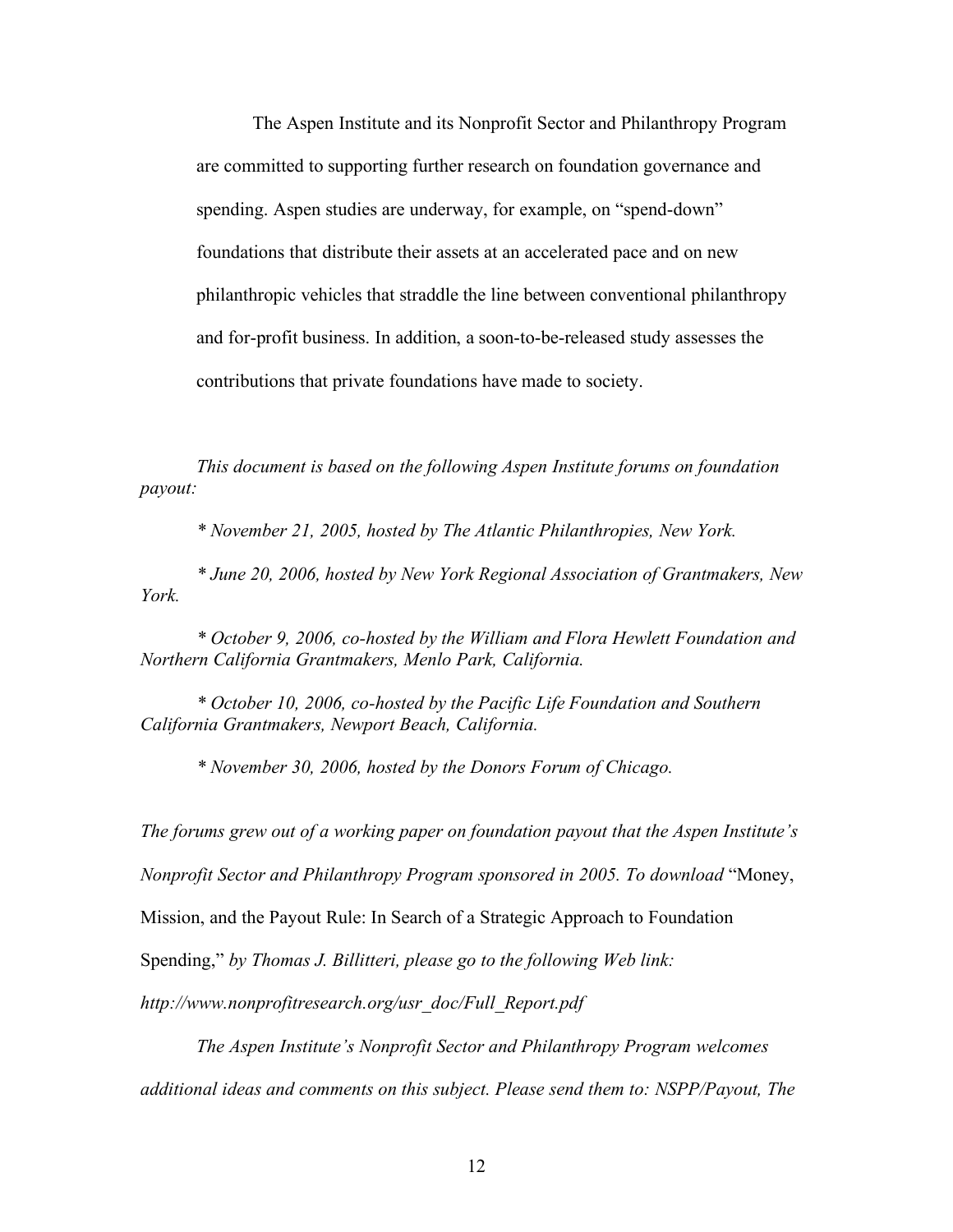*Aspen Institute, Nonprofit Sector and Philanthropy Program, One Dupont Circle, Suite 700, Washington, DC 20036-1133; or e-mail them to: tom.billitteri@aspeninstitute.org.*

*The Nonprofit Sector and Philanthropy Program seeks to improve the operation of the nonprofit sector and philanthropy through research and dialogue focused on public policy, management, and other important issues affecting the sector. The Aspen Institute, founded in 1950, is an international nonprofit organization with headquarters in Washington, D.C., that is dedicated to fostering enlightened leadership and openminded dialogue.*